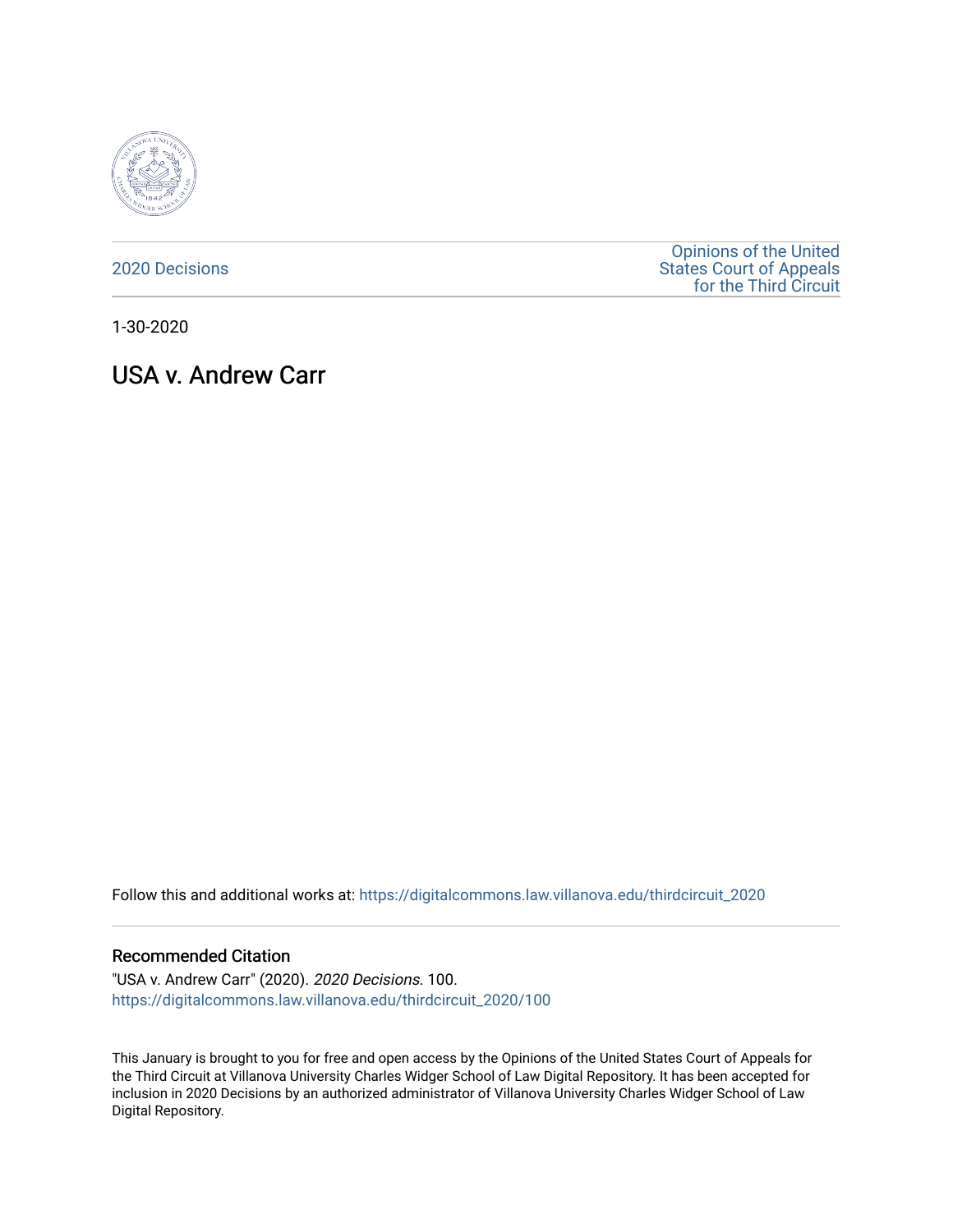## NOT PRECEDENTIAL

## UNITED STATES COURT OF APPEALS FOR THE THIRD CIRCUIT

**\_\_\_\_\_\_\_\_\_\_\_\_\_\_\_\_**

No. 17-1911 **\_\_\_\_\_\_\_\_\_\_\_\_\_\_\_\_**

## UNITED STATES OF AMERICA;

v.

ANDREW CARR,

**\_\_\_\_\_\_\_\_\_\_\_\_\_\_\_\_**

Appellant

Appeal from the United States District Court for the Eastern District of Pennsylvania (D.C. Criminal Action No. 2-15-cr-00455-001) District Judge: Honorable Eduardo C. Robreno

**\_\_\_\_\_\_\_\_\_\_\_\_\_\_\_\_**

Submitted Under Third Circuit L.A.R. 34.1(a) September 24, 2019

Before: McKEE, AMBRO, and ROTH, Circuit Judges

(Opinion filed: January 30, 2020) **\_\_\_\_\_\_\_\_\_\_\_\_\_\_\_\_**

> OPINION\* **\_\_\_\_\_\_\_\_\_\_\_\_\_\_\_\_**

AMBRO, Circuit Judge

<sup>\*</sup> This disposition is not an opinion of the full Court and pursuant to I.O.P. 5.7 does not constitute binding precedent.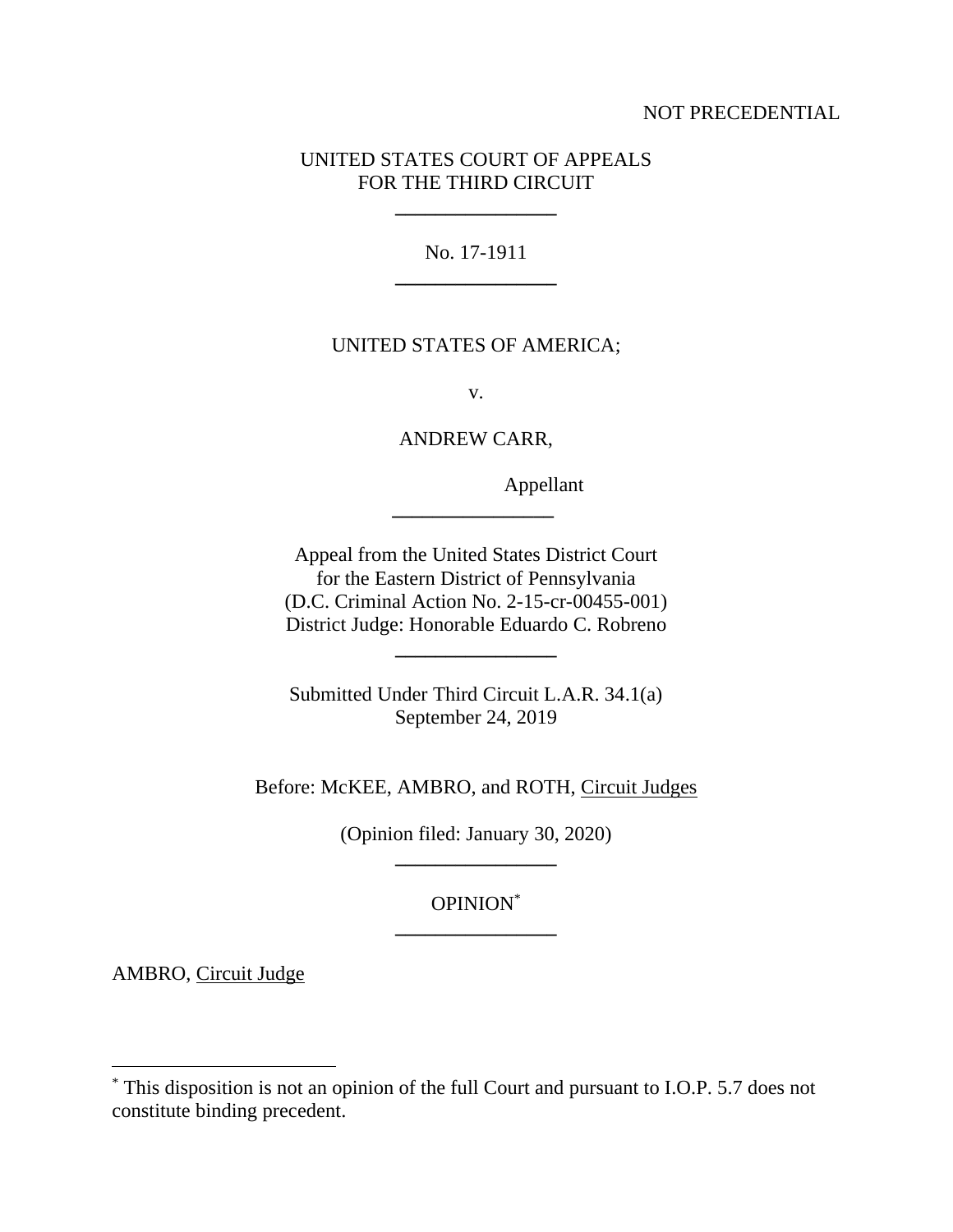Andy Carr is a skilled martial artist and a member of the Warlocks motorcycle gang. He is also a methamphetamine addict who relapsed after decades of sobriety. He eventually fell in with Philadelphia-area dealer Andre Trombetta. Months later the Government charged him with conspiracy to distribute methamphetamine, in violation of 21 U.S.C. § 846, and with two counts of possession with intent to distribute, in violation of 21 U.S.C. § 841.

At trial, the Government presented testimony from several witnesses. The gist of the Government's case was this: As a martial artist who often wore his Warlocks jacket, Carr cut an imposing figure, so Trombetta enlisted him as his "enforcer." Carr would accompany Trombetta on business, and, in exchange for collecting debts from Trombetta's customers, Carr received free meth. (There was also testimony that Trombetta gave Carr a puppy.) Carr testified in his own defense and denied the charges. Even though Trombetta openly referred to him as the "muscle" on their almost-daily outings together, Carr maintained that it was all a joke; he was lousy at the job and no one took him seriously.

The jury returned a mixed verdict. It convicted Carr of conspiracy, acquitted him on one of the counts for possession with intent to distribute, and hung on the other count (which the Government then dismissed). At sentencing, the District Court rejected a downward adjustment for Carr's minor role in the conspiracy, and it added an "obstruction-of-justice" enhancement based on what it found to be Carr's perjury on the witness stand.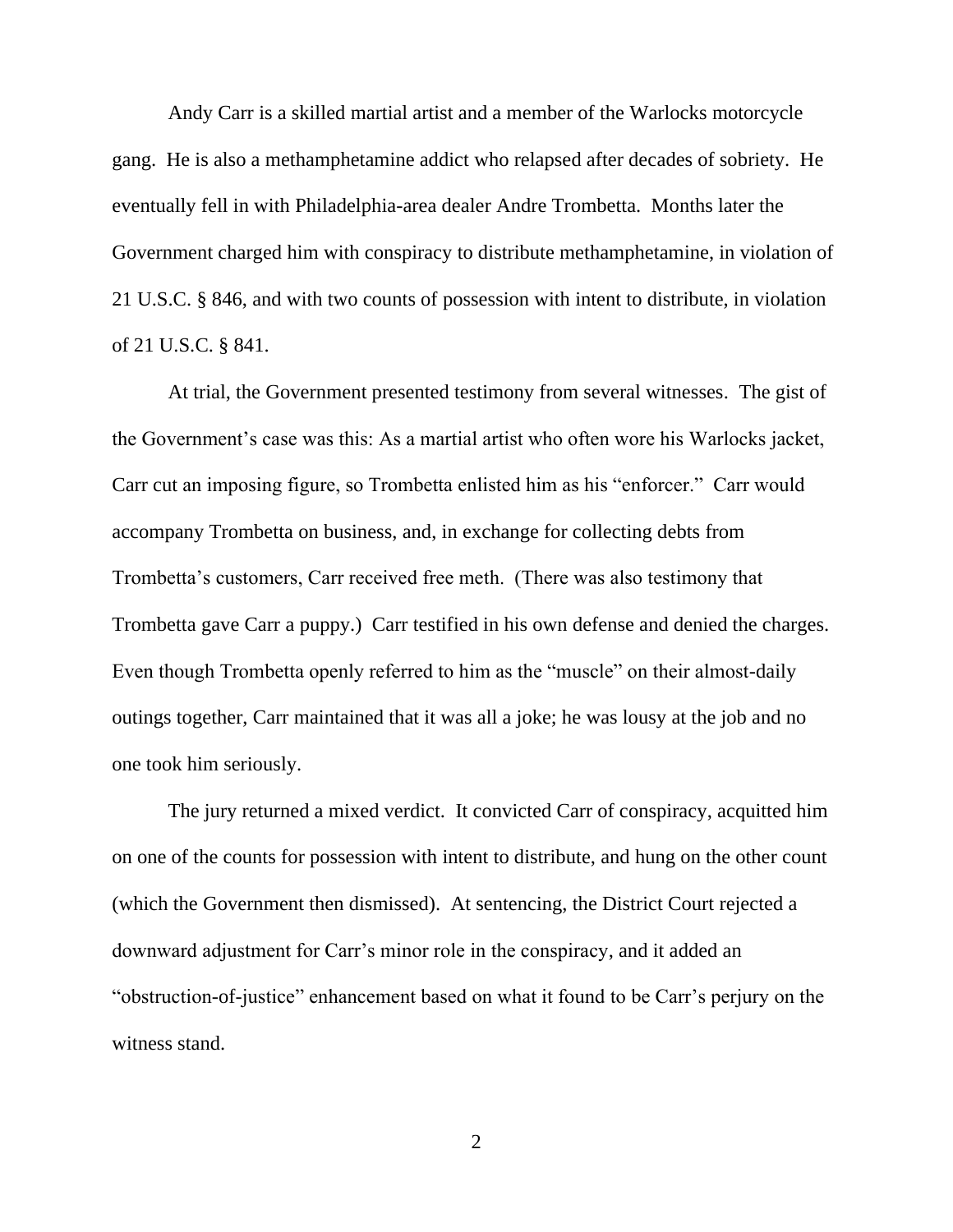On appeal, Carr challenges (1) the sufficiency of the evidence against him, (2) the District Court's "mitigating role" sentencing ruling, and (3) the "obstruction-of-justice" enhancement.

*1. Sufficiency of Evidence.* To prove a conspiracy under 21 U.S.C. § 846, the Government must show the conspirators had a shared purpose and agreed to work toward a common goal. *United States v. Iglesias*, 535 F.3d 150, 156 (3d Cir. 2008). Here, Carr concedes that a conspiracy existed around Trombetta. He even concedes he bought meth from Trombetta, accompanied the kingpin on business, and accepted free meth from him whenever offered. Carr simply insists the evidence did not show he was part of Trombetta's conspiracy.

There was ample evidence from which the jury could have concluded otherwise. To begin, Trombetta testified that he hired Carr as his debt-collector "because he was a scary character." At one time Trombetta said of Carr, "Andy's going to bust some heads if they ain't got the money . . . . Andy's going to do what he was being paid to do." What is more, he testified that Carr agreed to the job of enforcer. No surprise, then, that Trombetta was open with others about Carr's role, including telling a customer that Carr was "collecting his debts now and he was doing a good job at it." As Trombetta told the jury, "All the people that I had for bad debts, I would give them to Andy to go see."

With customer Pat Sordi, Carr resorted to violent threats. After Sordi brandished a gun during a meeting, Carr told him that "if you ever pull a gun on me, pull a gun out again around me, man, I'll break your face." He also left Sordi a hostile voicemail that demonstrates his understanding of the conspiracy's common purpose and goal.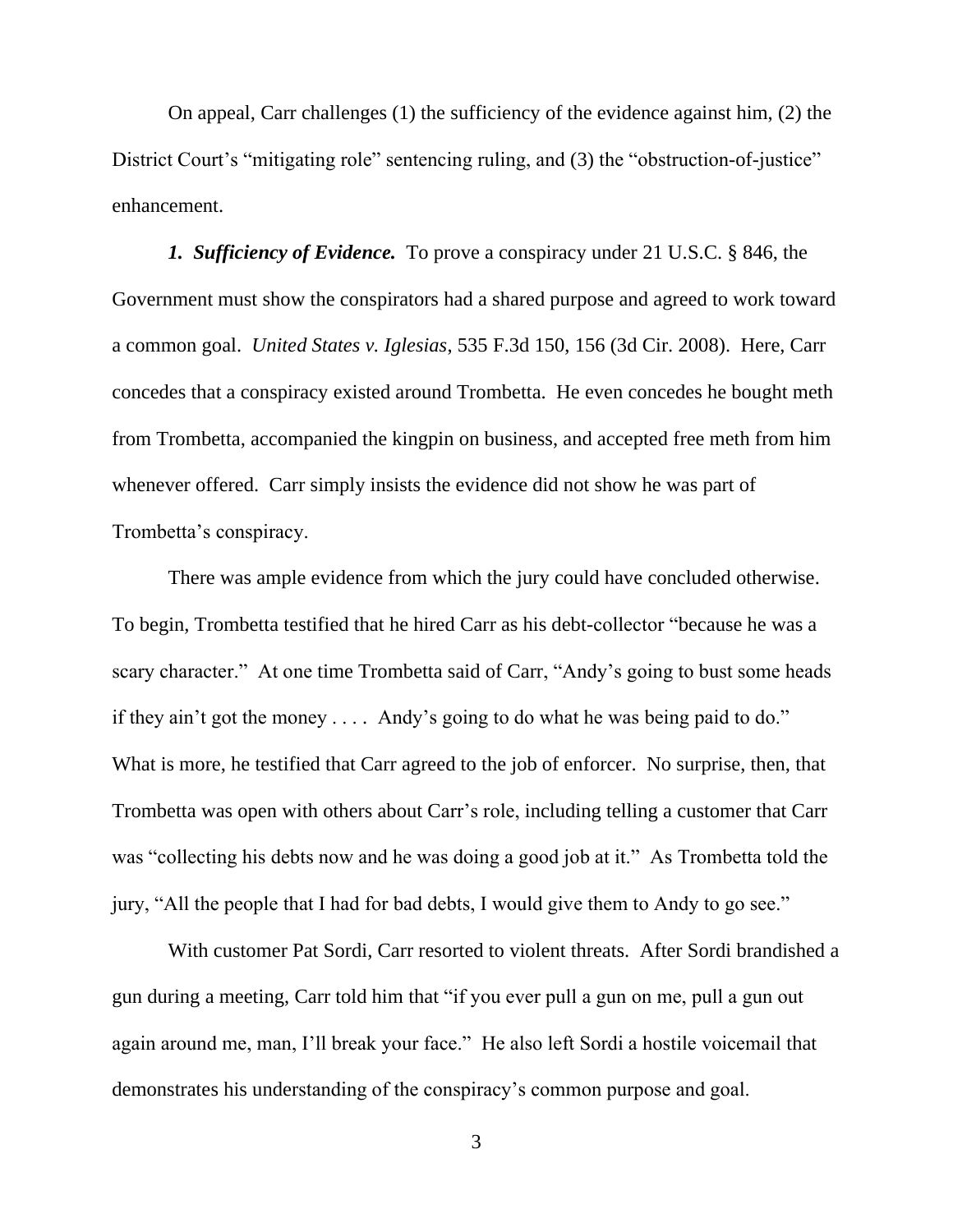Aside from debt collection, there was testimony that Carr accompanied Trombetta to resupply meth from Trombetta's wholesaler Romeo D'Aurizio. And Carr was caught on a wiretap suggesting he was selling meth himself. (To repeat, however, he was not convicted of possession with intent to distribute.)

Carr's overall defense is that Trombetta's statements should be taken seriously, not literally. Carr acknowledges hearing Trombetta tell Sordi he was Trombetta's "muscle," but claims he "almost laughed" at the notion. In other words, the talk of Carr being an enforcer was just bluster; no one actually bought it. He was a lousy collector and never earned his promised 20% commission on debts he collected. In short, he was simply an amusing diversion for a dealer looking for new ways to collect from his customers.

But Carr's participation in the conspiracy hinges on his agreement to join, not on his skill as a debt-collector. Even a bumbling "enforcer" can join a criminal conspiracy. And while the jury didn't have to conclude that Carr joined Trombetta's conspiracy, there was ample basis for it to do so. We affirm the District Court on this issue.

*2. "Mitigating Role" Adjustment.* To determine whether to apply a "mitigating role" sentencing reduction, a court considers several non-exhaustive factors, including the defendant's understanding of the scope of the crime, his participation in planning it, his decision-making authority, and the benefits he derived from the crime. *See* U.S.S.C. § 3B1.2 cmt. n.3(C). Even a defendant who plays an "indispensable role" could see a reduced sentence if he "is substantially less culpable than the average participant in the criminal activity." *Id.*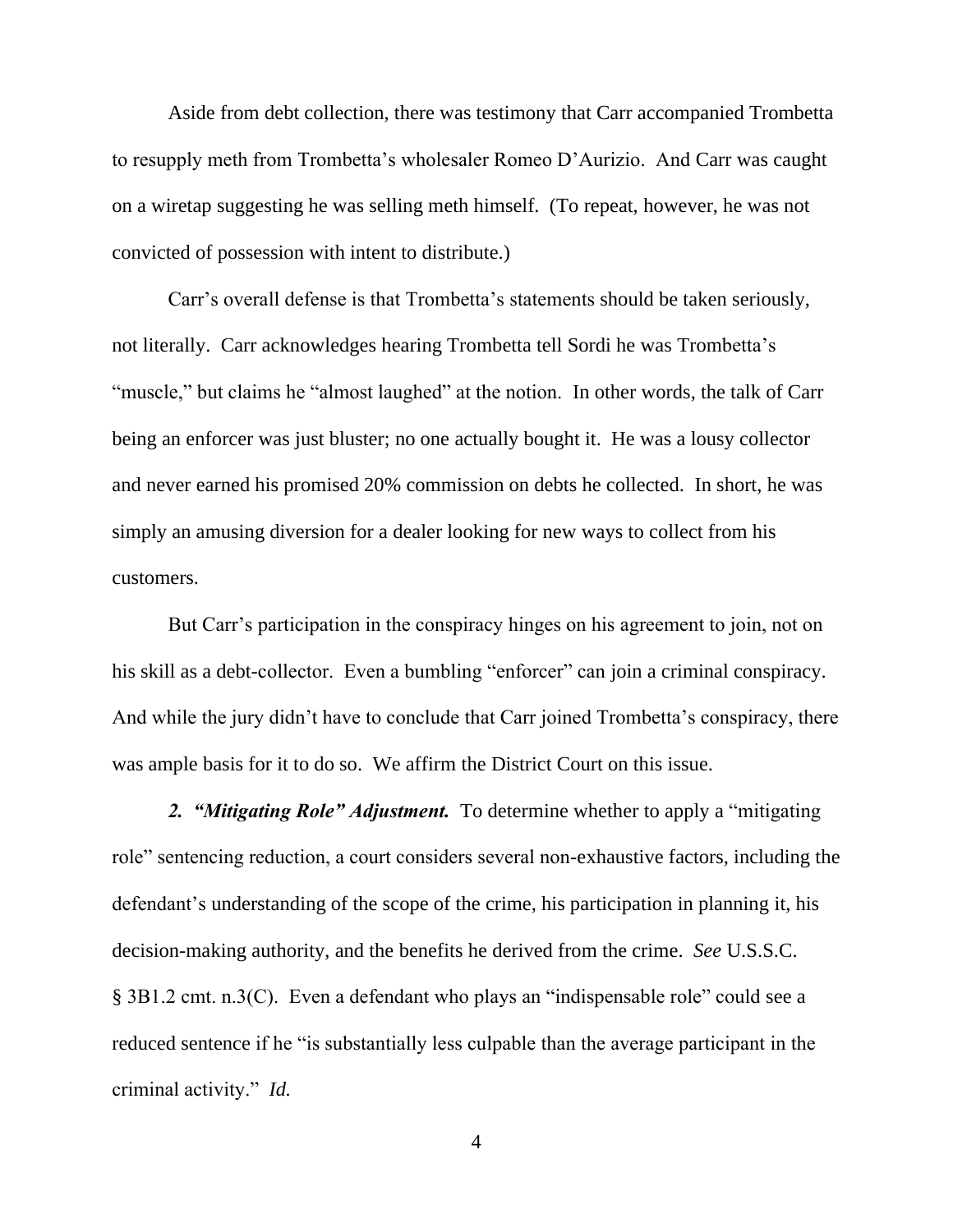Here, the District Court denied a "mitigating role" adjustment based on the testimony of Trombetta and Sordi that Carr "acted as a collector and enforcer for the drug conspiracy." Although the Court did not address each non-exhaustive factor separately, its review easily passed muster. "At bottom, the sentencing judge need only 'set forth enough to satisfy the appellate court that he has considered the parties' arguments and has a reasoned basis for exercising his own legal decisionmaking authority.'" *Chavez-Meza v. United States*, 138 S. Ct. 1959, 1964 (2018) (quoting *Rita v. United States*, 551 U.S. 338, 356 (2007)). That was done here.

Finally, the Court did not commit clear error in its analysis of the facts. To be sure, Carr did not have planning authority and arguably was a lousy enforcer. But he was an imposing presence, constantly at Trombetta's side for a period of months, and was rewarded with free meth. It is hardly clear error to find that his role was not minor.

*3. Obstruction-of-Justice Enhancement.* U.S.S.G. § 3C1.1 provides for a sentencing enhancement if the defendant obstructs "the administration of justice." This rule specifically applies to perjury by the defendant on the witness stand. *See* U.S.S.G. § 3C1.1 cmt. n.4(B). Of course, "not every accused who testifies at trial and is convicted will incur an enhanced sentence under § 3C1.1 for committing perjury." *United States v. Dunnigan*, 507 U.S. 87, 95 (1993). But "a defendant's right to testify does not include a right to commit perjury." *Id.* at 96; *see also United States v. Fiorelli*, 133 F.3d 218, 221 (3d Cir. 1998) (noting that a "denial of guilt under oath" may "constitute[] perjury" for purposes of the enhancement).